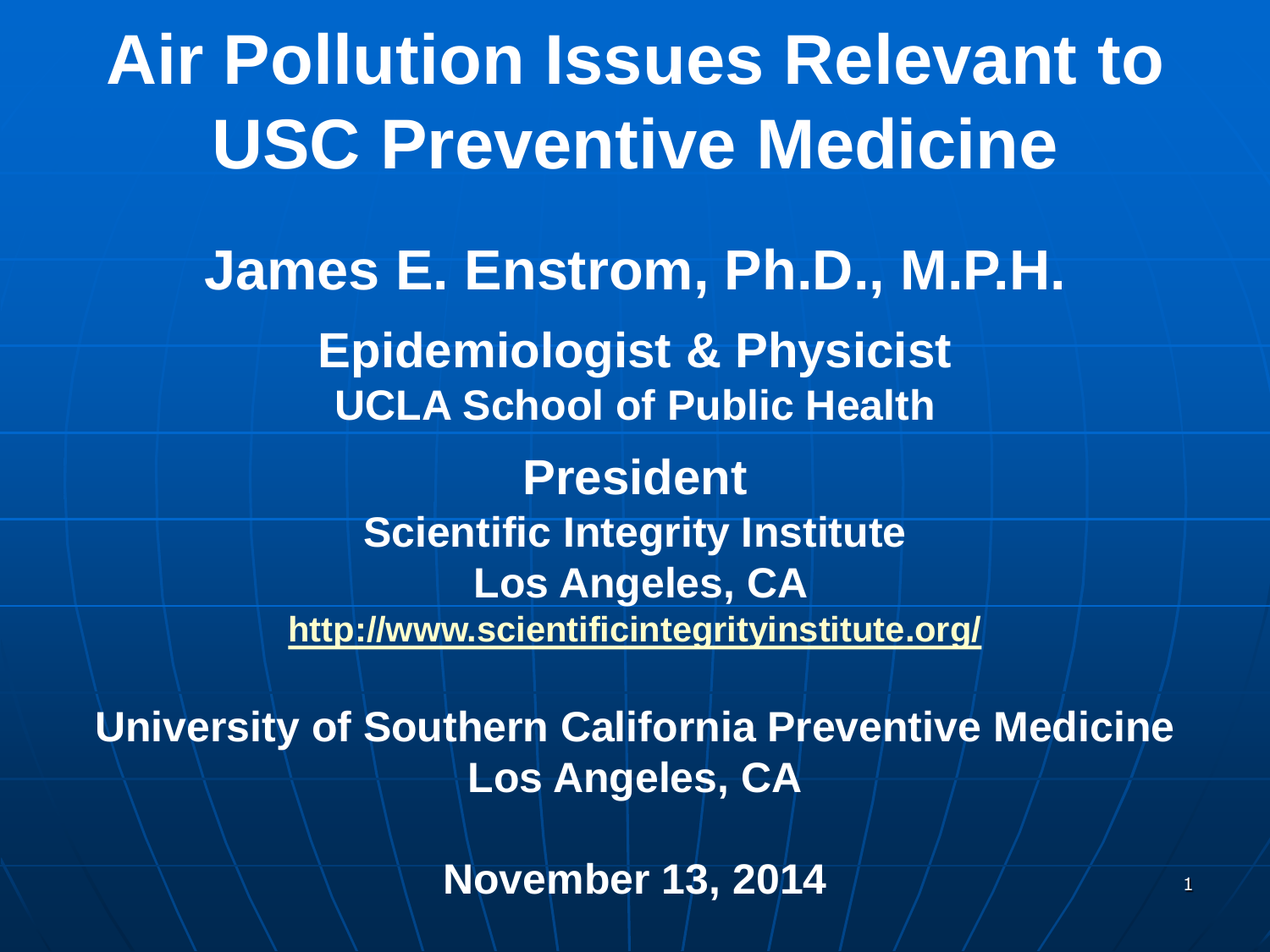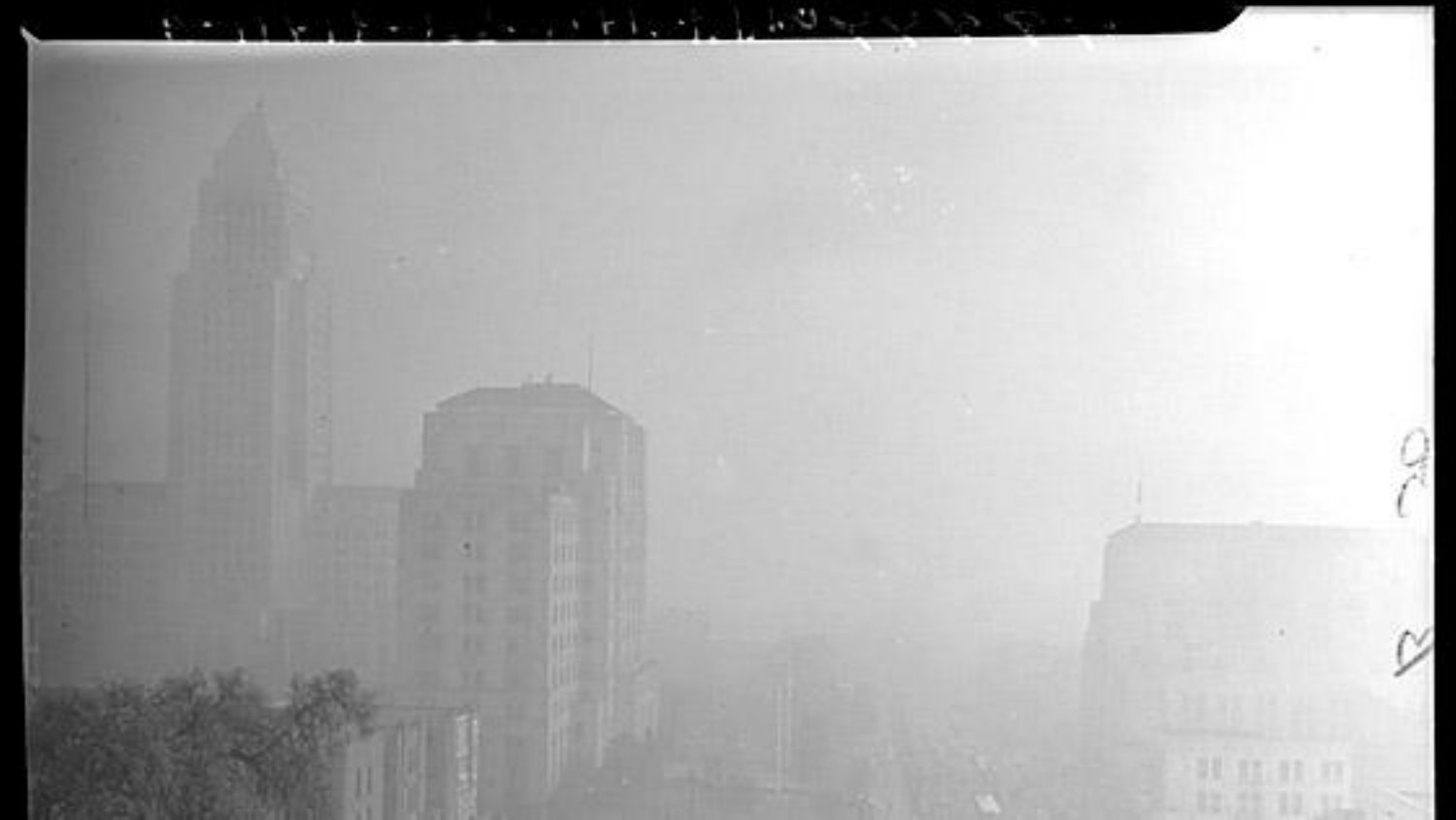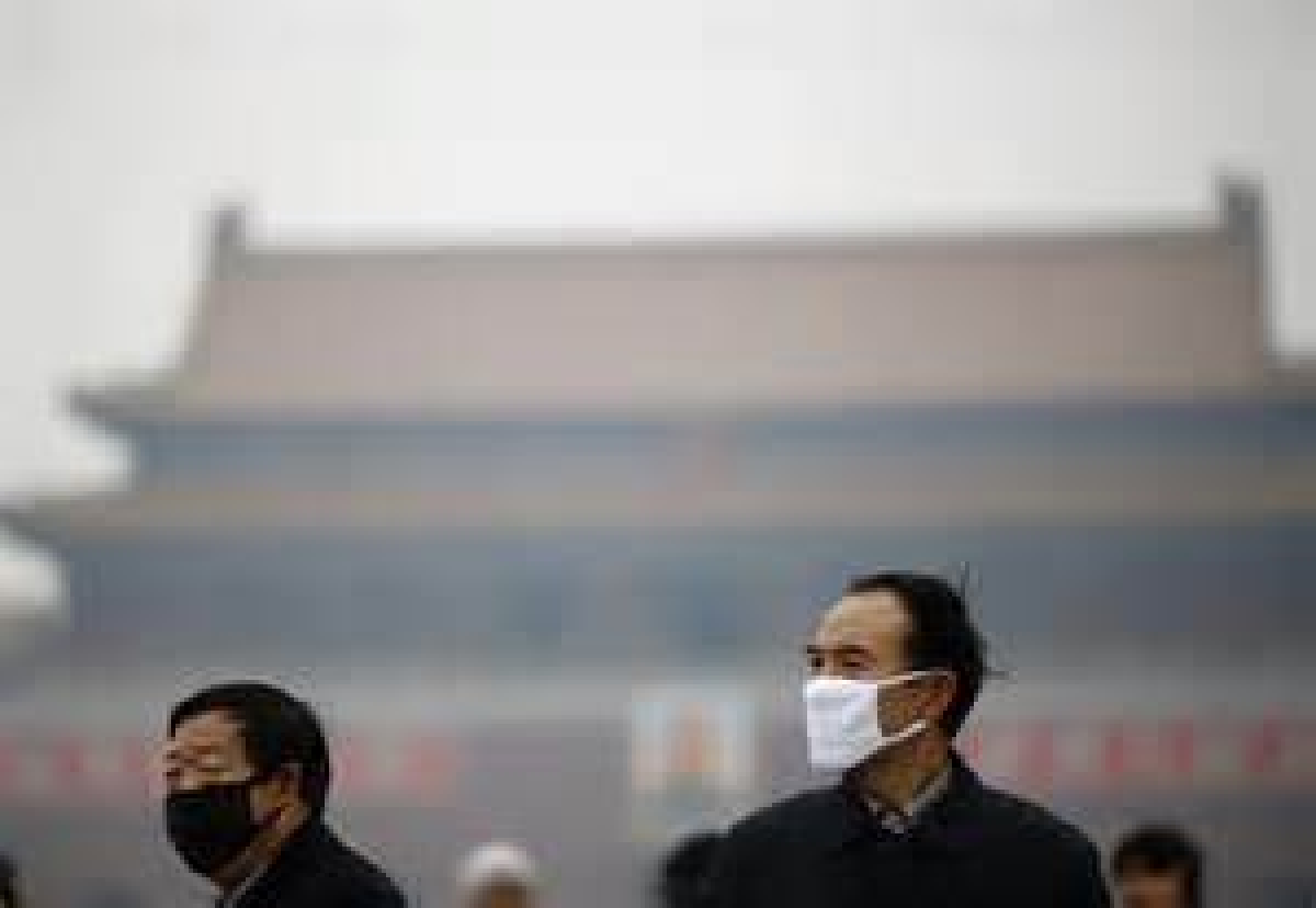**Air Pollution Control Agencies That Regulate in California**

**US Environmental Protection Agency 1970 1970 Clean Air Act & Amendments 1997 & 2012 Particulate Matter NAAQS**

**California Air Resources Board 1967 Mobile Sources: Cars, Trucks, Buses**

**35 CA Air Pollution Control Districts ~1976 (South Coast Air Quality Management District) Stationary Sources: Manufacturing & Ports**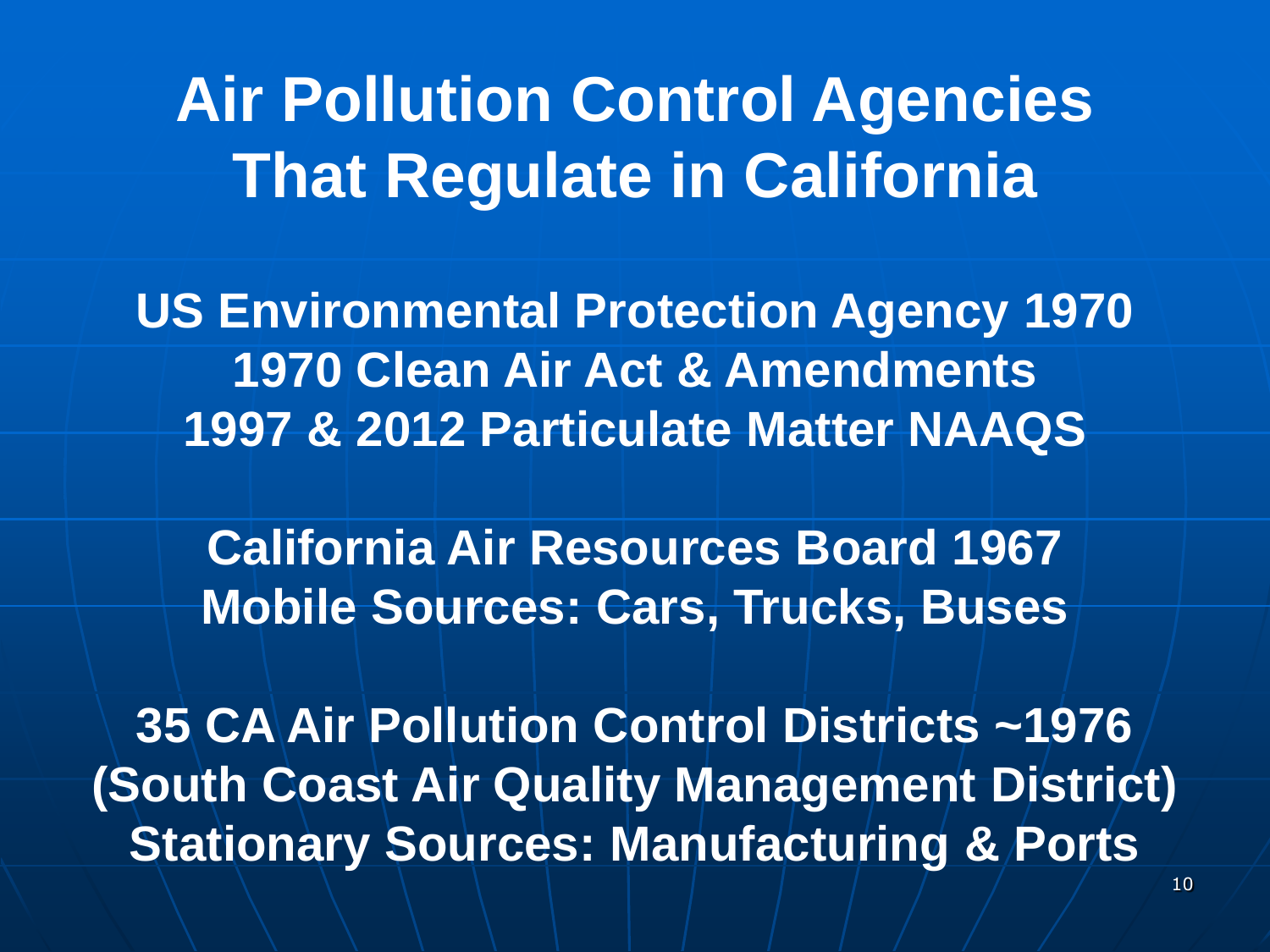# **Fine Particulate Matter (PM2.5)**

**PM2.5 is defined by particle size (<2.5** *μ***m in diameter) and not by chemical composition. PM2.5 is generated mainly by combustion processes. The major sources of PM2.5 in California are forest fires, agricultural dust, industrial combustion, residential burning, diesel engines (about 5%), and China (up to 30%).** 

 $PM<sub>2.5</sub>$  epidemiology has been used to establish the following scientifically contested regulations that have had and still have multi-billion dollar economic impacts in California and the US:

1) 1997 & 2012 US EPA Annual National Ambient Air Quality Standard (NAAQS) for PM<sub>2.5</sub>: 15 *μ*g/m<sup>3</sup> and now 12 *μ*g/m<sup>3</sup>

2) 2008 CARB Truck and Bus Regulation for Diesel Vehicles

3) 2003-2007-2012 SCAQMD Air Quality Management Plans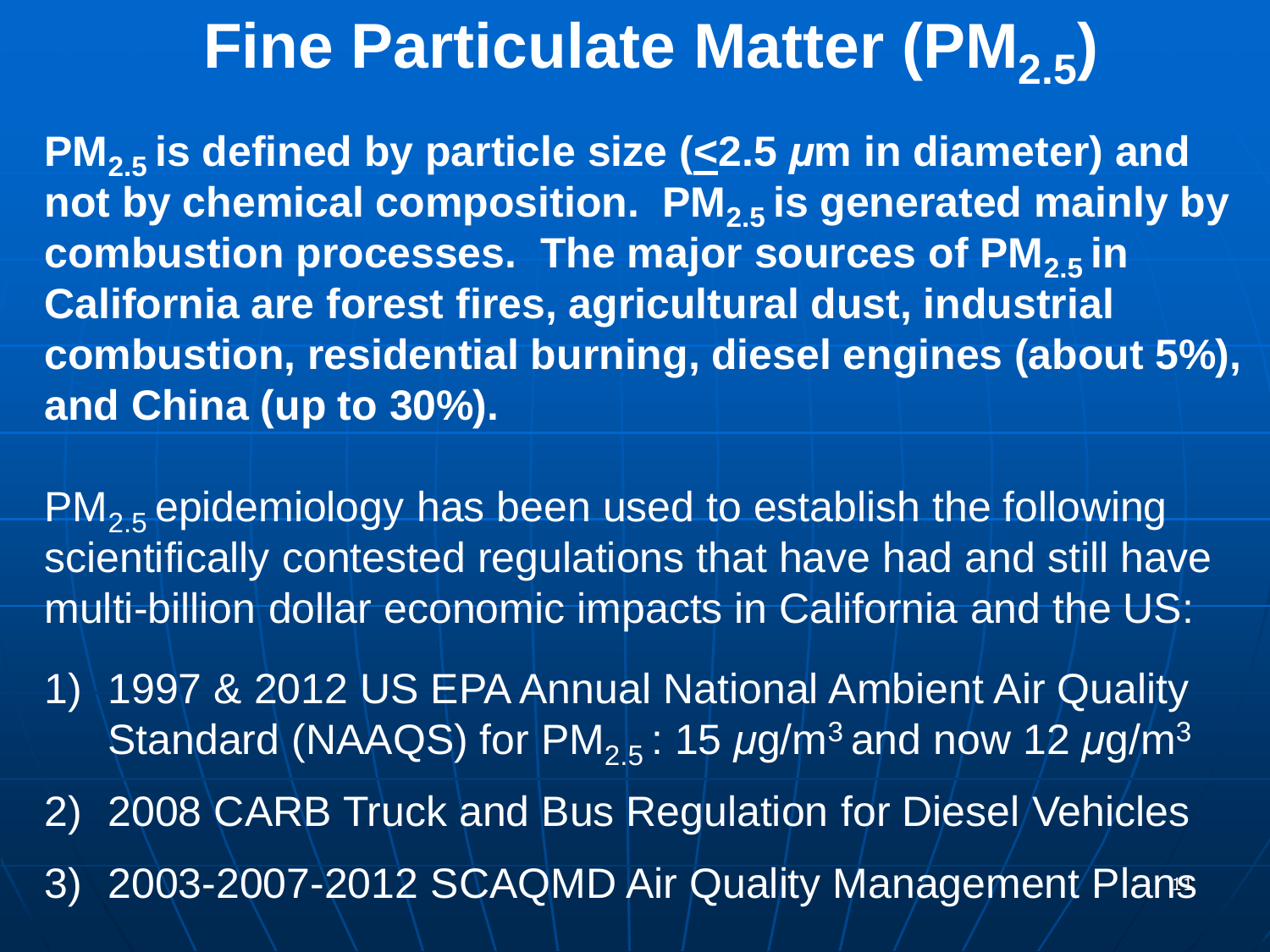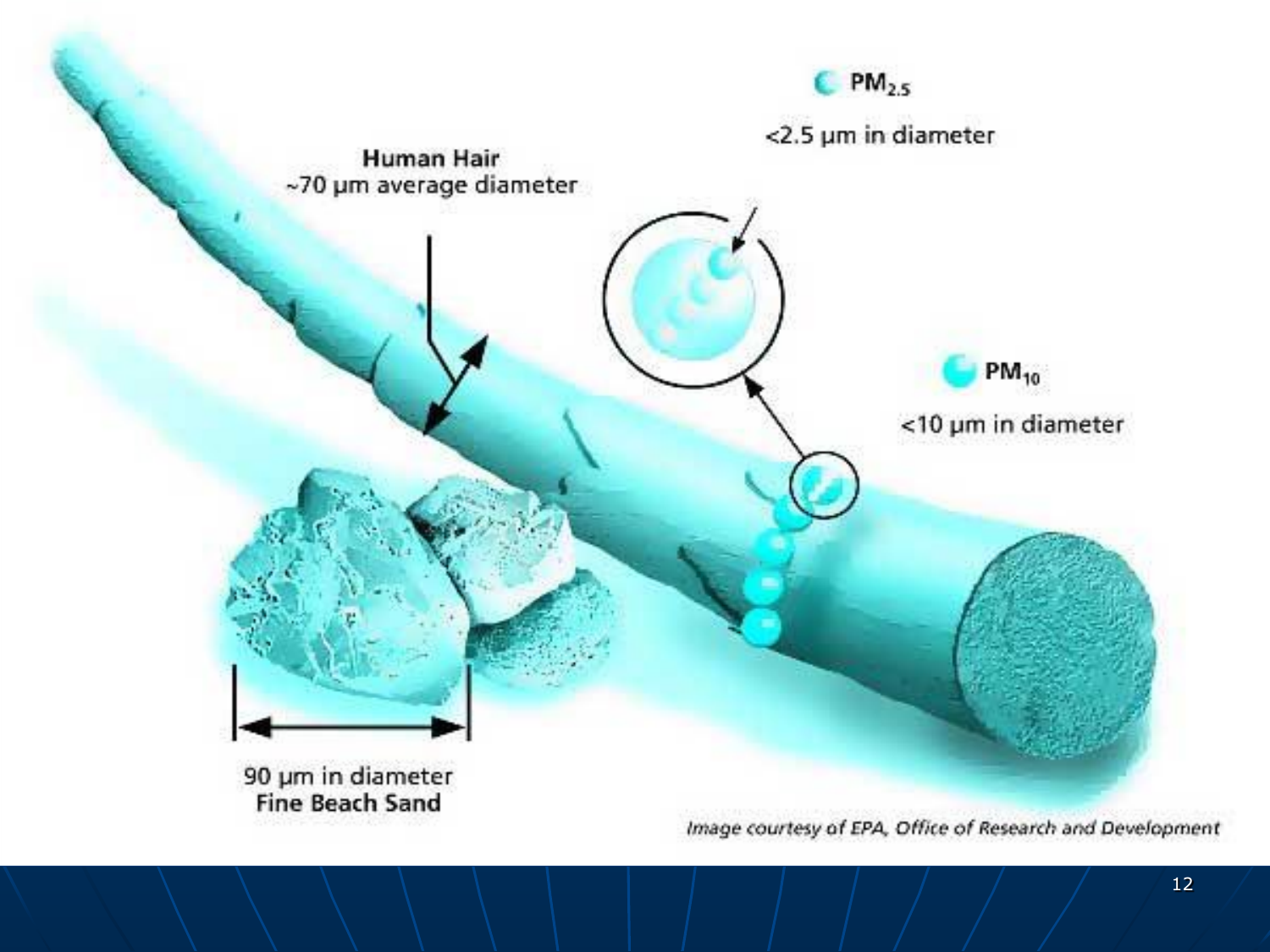## **Inhaled Particulate Matter (PM2.5**&**PM10)**

**Amount of Air Inhaled by an Adult Breathing at Rest: ~ 10,000 liters/day = 10 m³/day ~ 292 M m³/80 years**

**PM<sub>2.5</sub> Inhaled at NAAQS level of 15**  $\mu$ **g/m<sup>3</sup>: 292 M m³/80 years x 15 g/m³ ~ 4.38 grams/80 years 4.38 grams/80 years = 0.88 teaspoons/80 years**

**Diesel PM Inhaled, Assuming 5% of total PM2.5 0.22 grams/80 years = 0.044 teaspoons/80 years**

**PM2.5 Inhaled from 1 Cigarette ~ 0.04 grams**

**PM**<sub>10</sub> Inhaled at Owens Lake (Keeler) at Level of 20 µg/m<sup>3</sup>: **292 M m³/80 years x 20 g/m³ ~ 5.84 grams/80 years**

13 **without chemical specification--mass is regulatedPM2.5 and PM<sup>10</sup> are the only regulated air pollutants**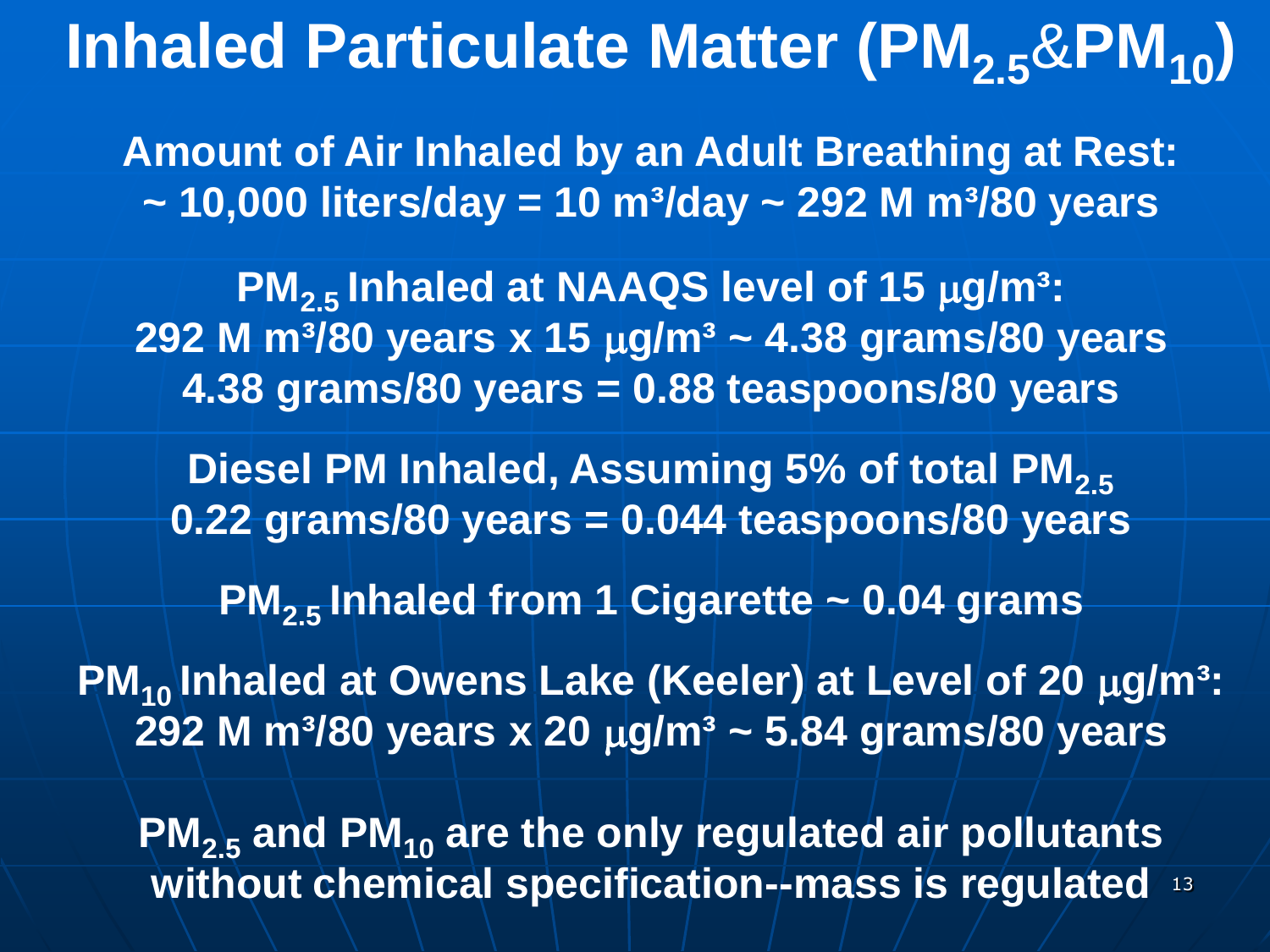## **Weaknesses of PM2.5 Epidemiology**

**1) Ecological Fallacy: ambient PM2.5 measurements from selected monitoring stations are assumed to apply to all individual subjects within defined geographical areas**

**2) Confounding Variables: numerous confounding variables, including other pollutants, influence the PM2.5 mortality relationship in observational cohort studies**

**3) Secret Data: investigators controlling major PM2.5 databases (ACS and Harvard) refuse to allow independent analysis of these databases, in violation of House Subpoena**

**4) Definition of PM2.5: PM2.5 is defined as particles less than 2.5 m in diameter, but its composition varies greatly across US, from mineral dust to coal burning to diesel soot**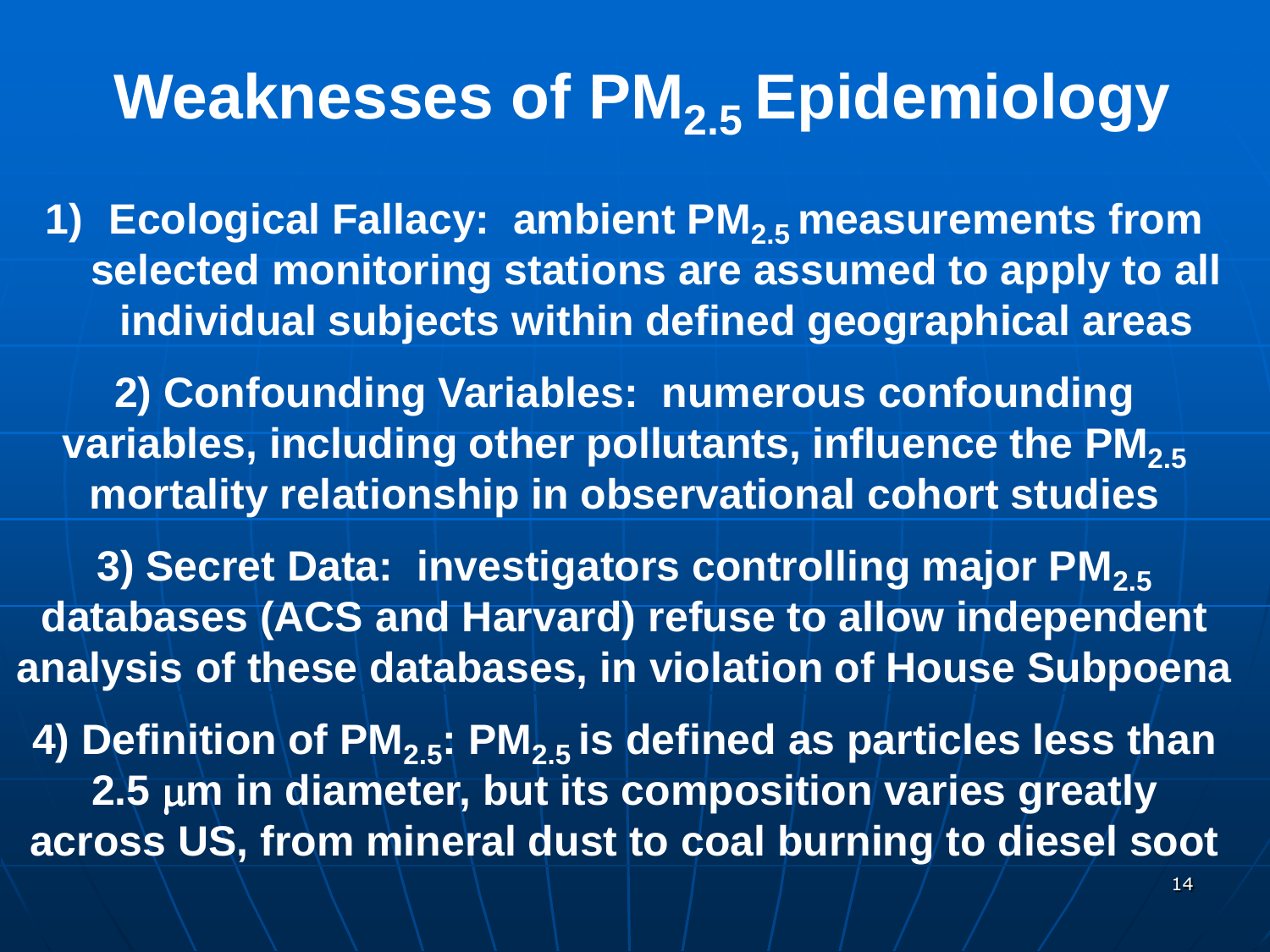### **PM2.5 & Total Mortality Relationship Based on Prospective Epidemiologic Cohorts**

**Dockery, Pope, et al. NEJM 1993 "**An association between air pollution and mortality in six U.S. cities" (H6CS)

**Pope, Thun, et al. AJRCCM 1995** "Particulate air pollution as predictor of mortality in prospective study of U.S. adults" (CPS II)

> **Wall Street Journal April 7, 1997**  "Pollution study sparks debate over secret data"

**SCIENCE July 25, 1997** "Showdown Over Clean Air Science" & "Researchers and Lawmakers Clash Over Access to Data"

**Robert F. Phalen** "The Particulate Air Pollution Controversy" 2002 Book and 2004 Paper

**Lamar Smith Wall Street Journal July 30, 201**3 "The EPA's Game of Secret Science"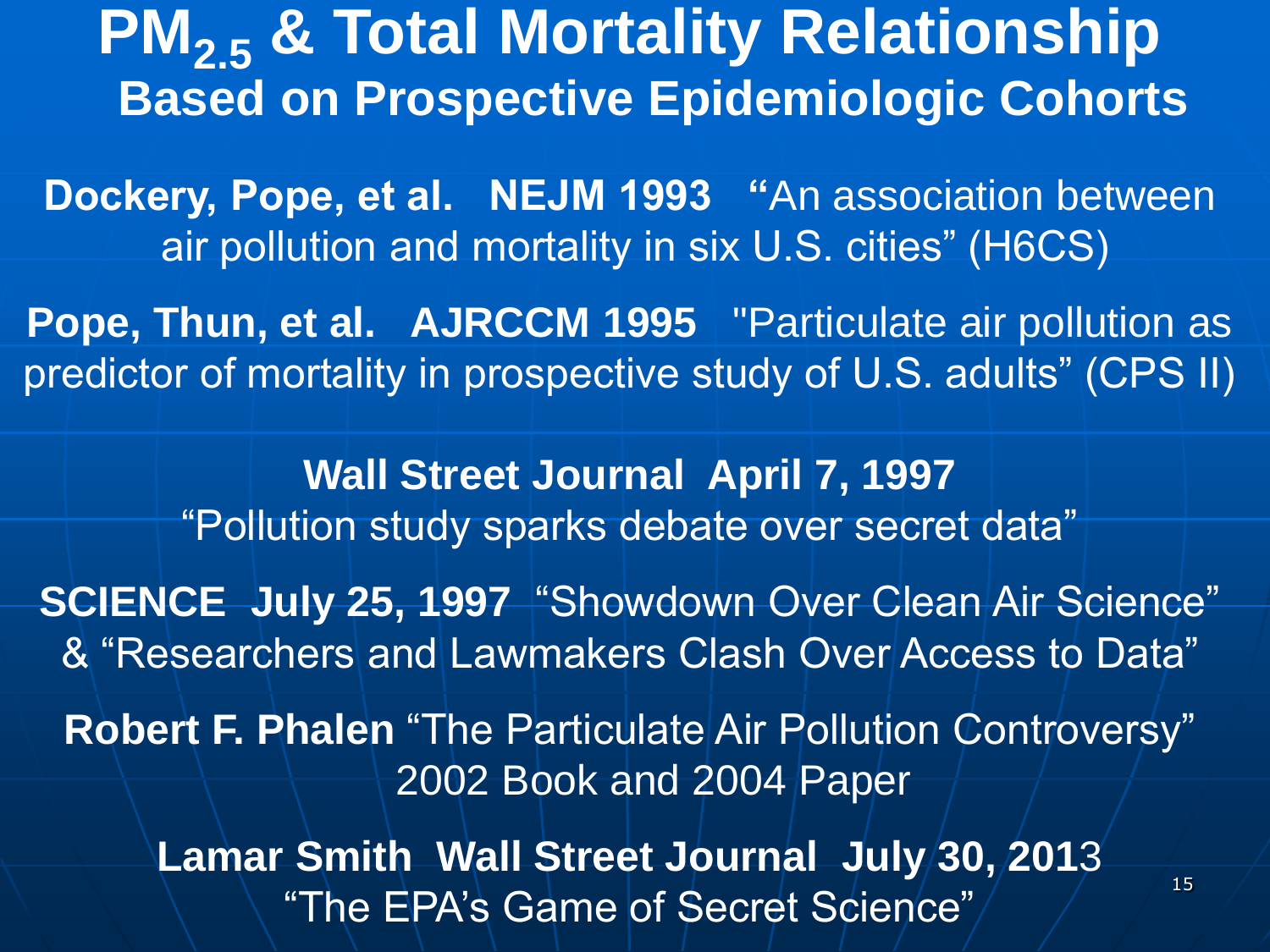16 **"Premature Deaths" Attributed to PM2.5** A relative risk greater that 1.0 [RR > 1.00] for the relationship between  $PM<sub>2.5</sub>$  and total (all cause) mortality is interpreted by US EPA and CARB as evidence that PM<sub>2.5</sub> "causes" "premature deaths." Because EPA assigns a lifetime monetary value of about \$9 million to each "death," the health benefits of preventing these "deaths" are assumed to exceed the compliance costs of the EPA and CARB regulations that are designed to reduce  $PM_{2.5}$ levels and  $PM<sub>2.5</sub>$ -related deaths. Without  $PM_{2.5}$ -related "premature deaths" the EPA and CARB regulations are not justified on a socioeconomic cost-benefit basis.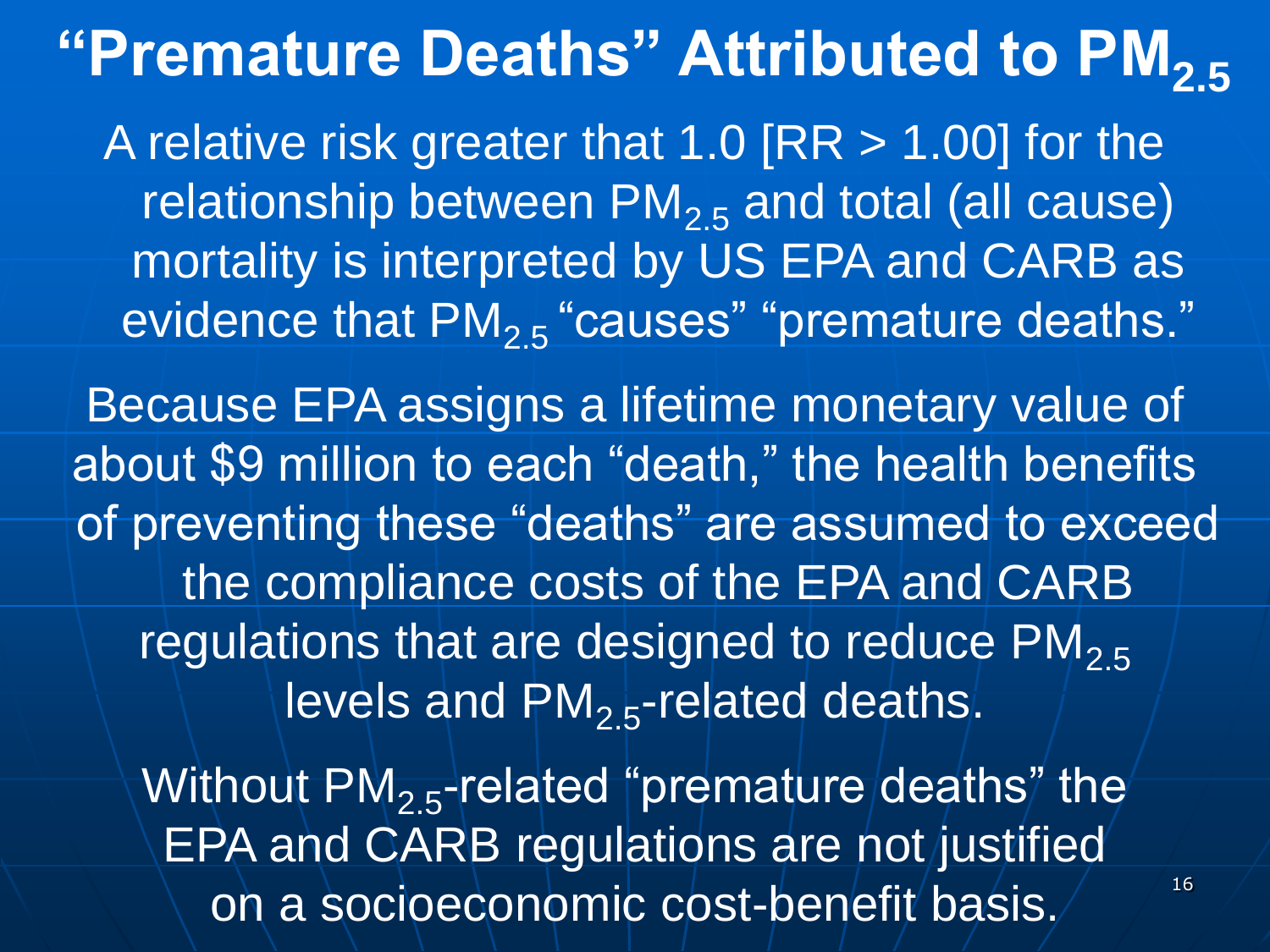### **2000 Krewski Jerrett HEI Report Figure 21 1982-1989 CPS II PM2.5 Mortality Risk <1.0 in CA**



17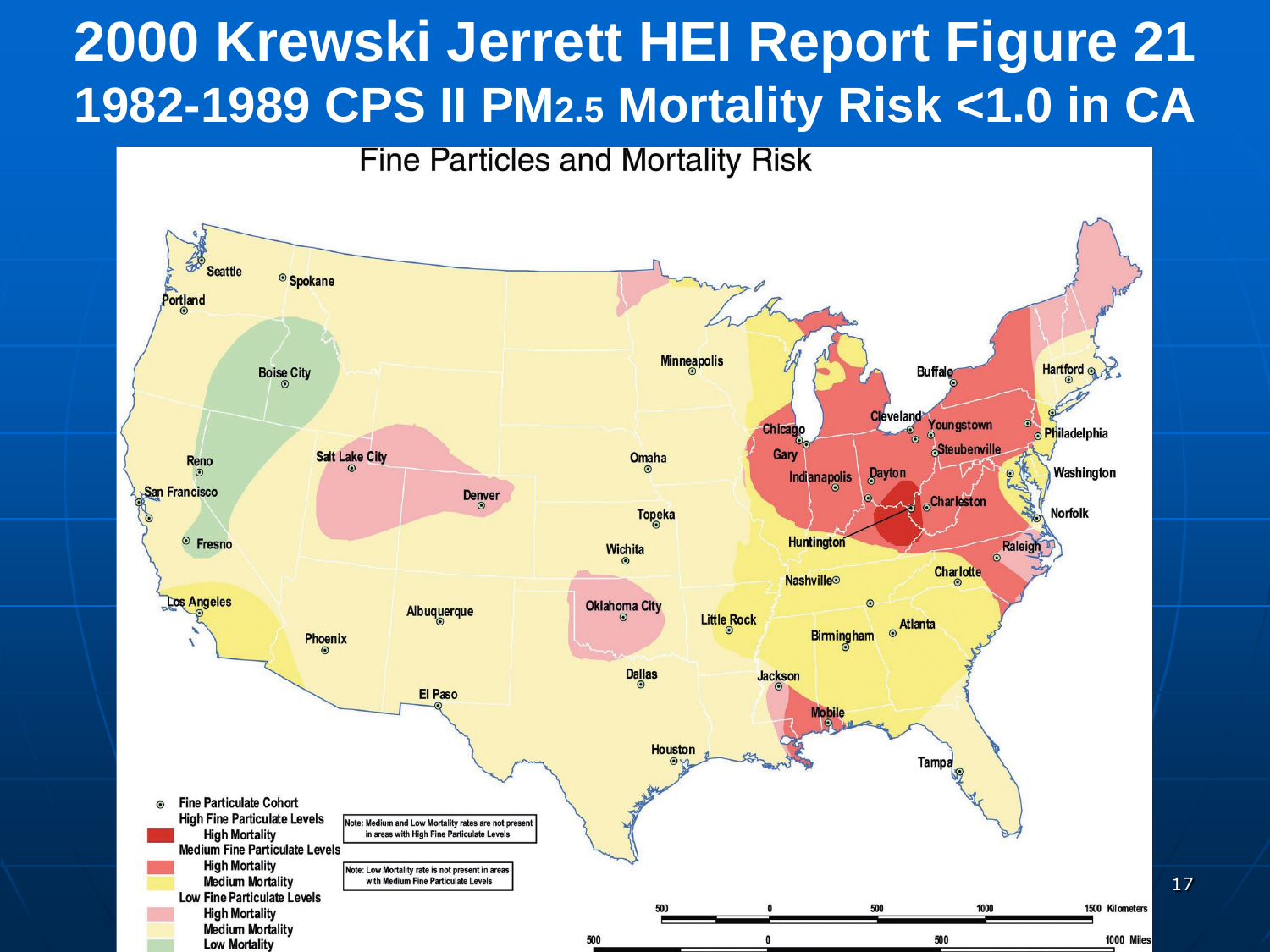|                                                          |                  | <b>PM2.5 &amp; Total Mortality in California: RR (95% CI)</b> |                                       |
|----------------------------------------------------------|------------------|---------------------------------------------------------------|---------------------------------------|
|                                                          |                  | (http://www.scientificintegrityinstitute.org/ASAS092812.pdf)  |                                       |
| <b>McDonnell 2000</b><br>(9 air sheds)                   |                  | AHSMOG RR ~ 1.03 (0.95-1.12) 1976-1992                        |                                       |
| Krewski 2000 CA CPS II<br>(4 MSAs, reported in 2010)     |                  | $RR = 0.87(0.81 - 0.94)$ 1982-1989                            |                                       |
| Enstrom 2005<br>(11 cos & 25 cos)                        | <b>CACPS I</b>   |                                                               | $RR = 1.00 (0.98 - 1.02)$ 1983-2002   |
| $(CA + OR + WA)$                                         |                  | Zeger 2008 MCAPS "West" RR = 0.99 (0.97-1.01) 2000-2005       |                                       |
| Krewski 2010<br>$(4$ MSAs)                               | <b>CA CPS II</b> |                                                               | $RR = 0.96(0.92 - 1.00)$ 1982-2000    |
| Jerrett 2010-11 CA CPS II<br>(Nine Model Average)        |                  |                                                               | $RR = 1.00 (0.99 - 1.01) 1982 - 2000$ |
| Lipsett 2011   CA Teachers                               |                  |                                                               | $RR = 1.01 (0.95 - 1.09) 2000 - 2005$ |
| Jerrett 2013   CA CPS II<br>(Conurbation LUR Model Only) |                  |                                                               | $RR = 1.06(1.00 - 1.12)$ 1982-2000    |
| Enstrom Unp CA NIH AARP                                  |                  |                                                               | $RR$ ~ 1.03 (1.00-1.06) 1997-2010     |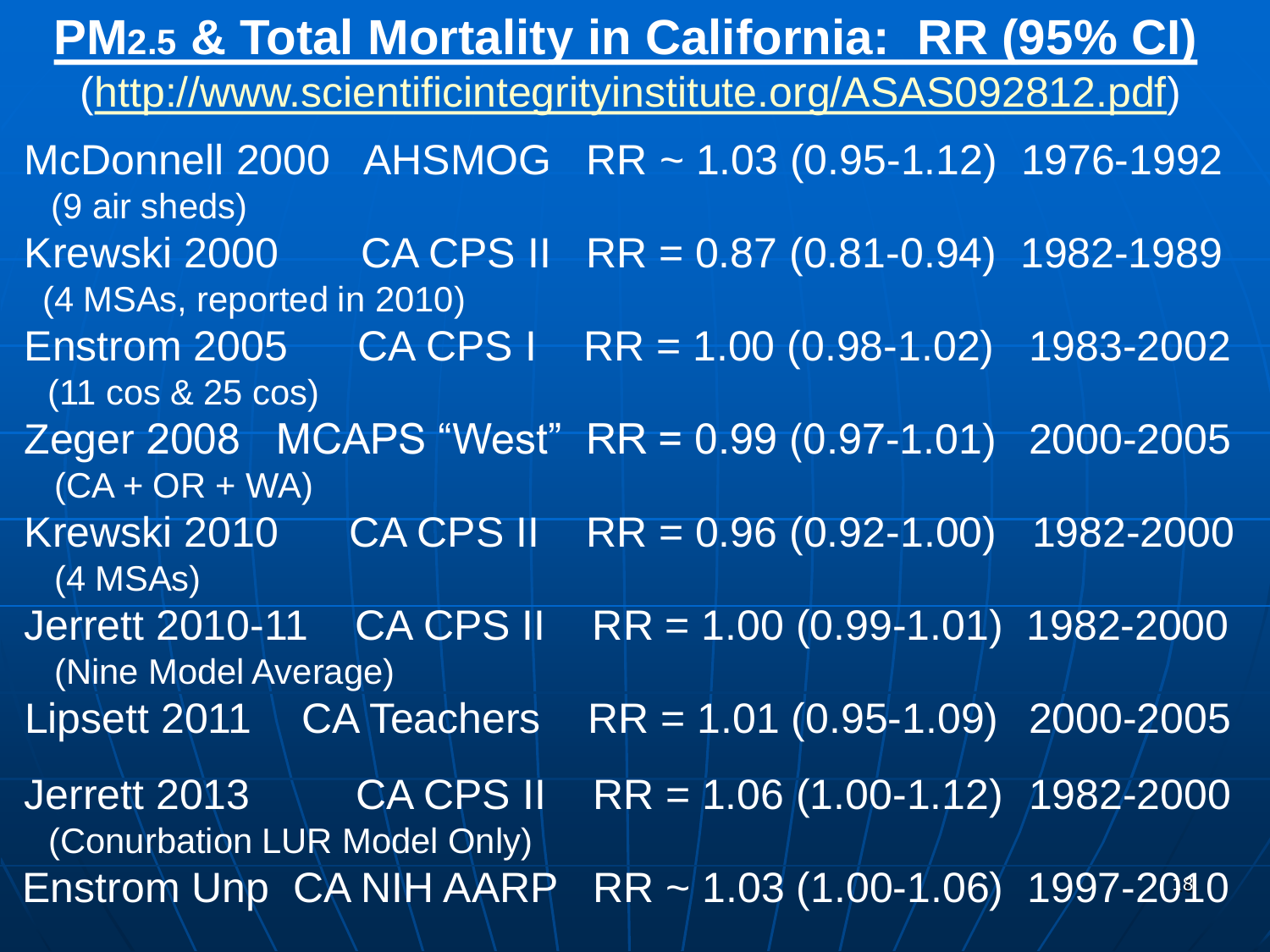**PM10 & Total Mortality in California: RR (95% CI)**  ([http://www.scientificintegrityinstitute.org/ASAS092812.pdf\)](http://www.scientificintegrityinstitute.org/ASAS092812.pdf)

Abbey 1999 AHSMOG RR = 1.00 (0.97-1.04) 1977-1992 (N=6,338; SC&SD&SF Air Basins; all natural causes)

Chen  $2010 - AHSMOG - RR = 1.01 (0.98-1.04)$  1977-2006 (N=4,830; SC&SD&SF Air Basins; all natural causes)

Jerrett 2011 CA CPS II RR = 1.00 (0.99-1.02) 1982-2000 (N=76,135;KRG Zip Model; 20 ind cov+7 eco var; Table 37)

Lipsett 2011 CA Teachers RR = 1.01 (0.95-1.09) 2000-2005 (N=73,489 F; California)

Enstrom Unpub CA CPS | RR ~ 1.00 | | | 1983-2002 (N~80,000; California)

19 Enstrom Unpub NIH RR ~ 1.00 100 100 1995-2010 (N~150,000; California)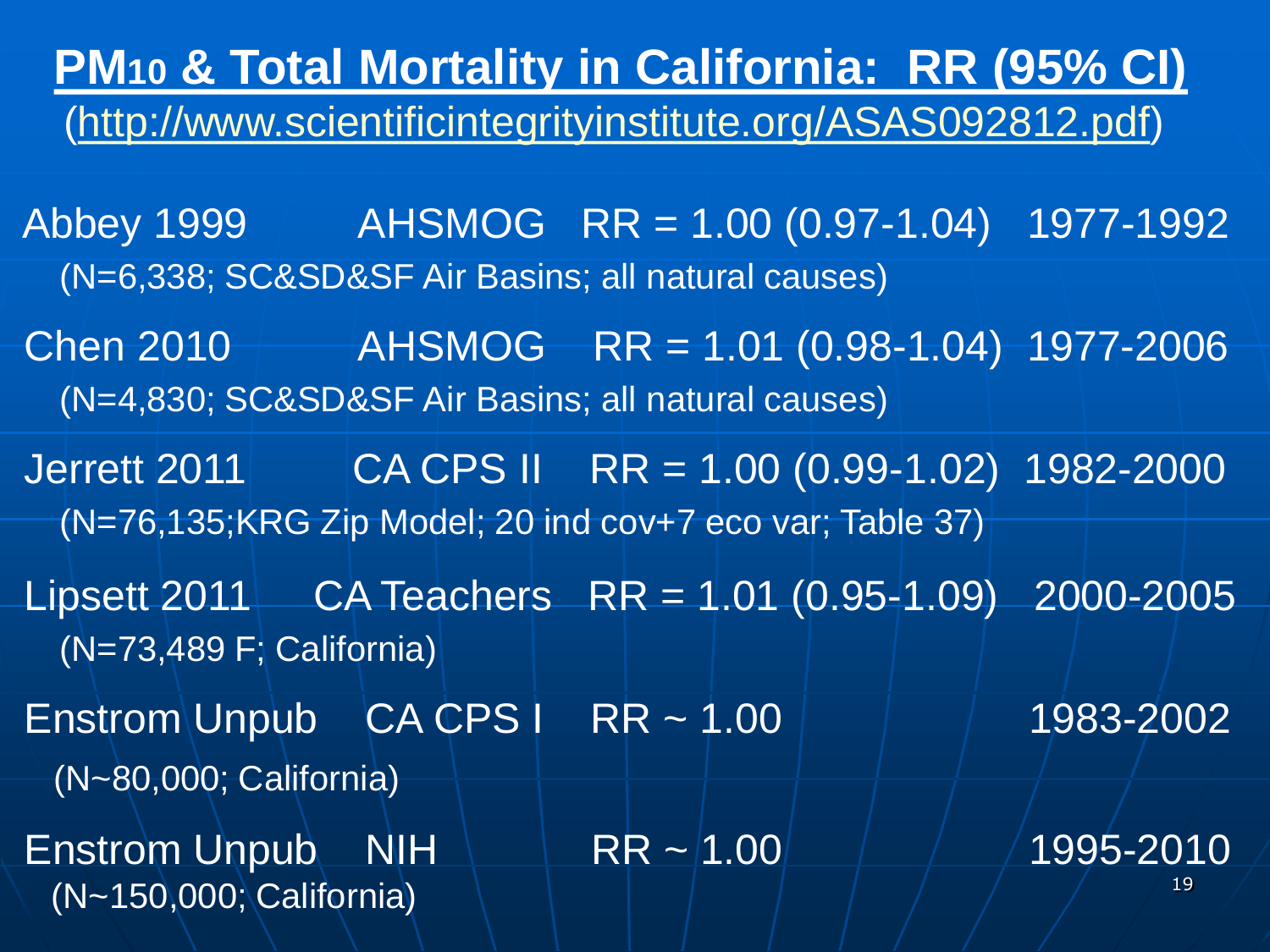### **2009 Age-Adjusted Total Death Rates by State [NCHS \(http://www.cdc.gov/nchs/data/databriefs/db64.pdf\)](http://www.cdc.gov/nchs/data/databriefs/db64.pdf)**

Figure 4. Age-adjusted death rates, by state and the District of Columbia: United States, preliminary 2009



SOURCE: CDC/NCHS, National Vital Statistics System, Mortality.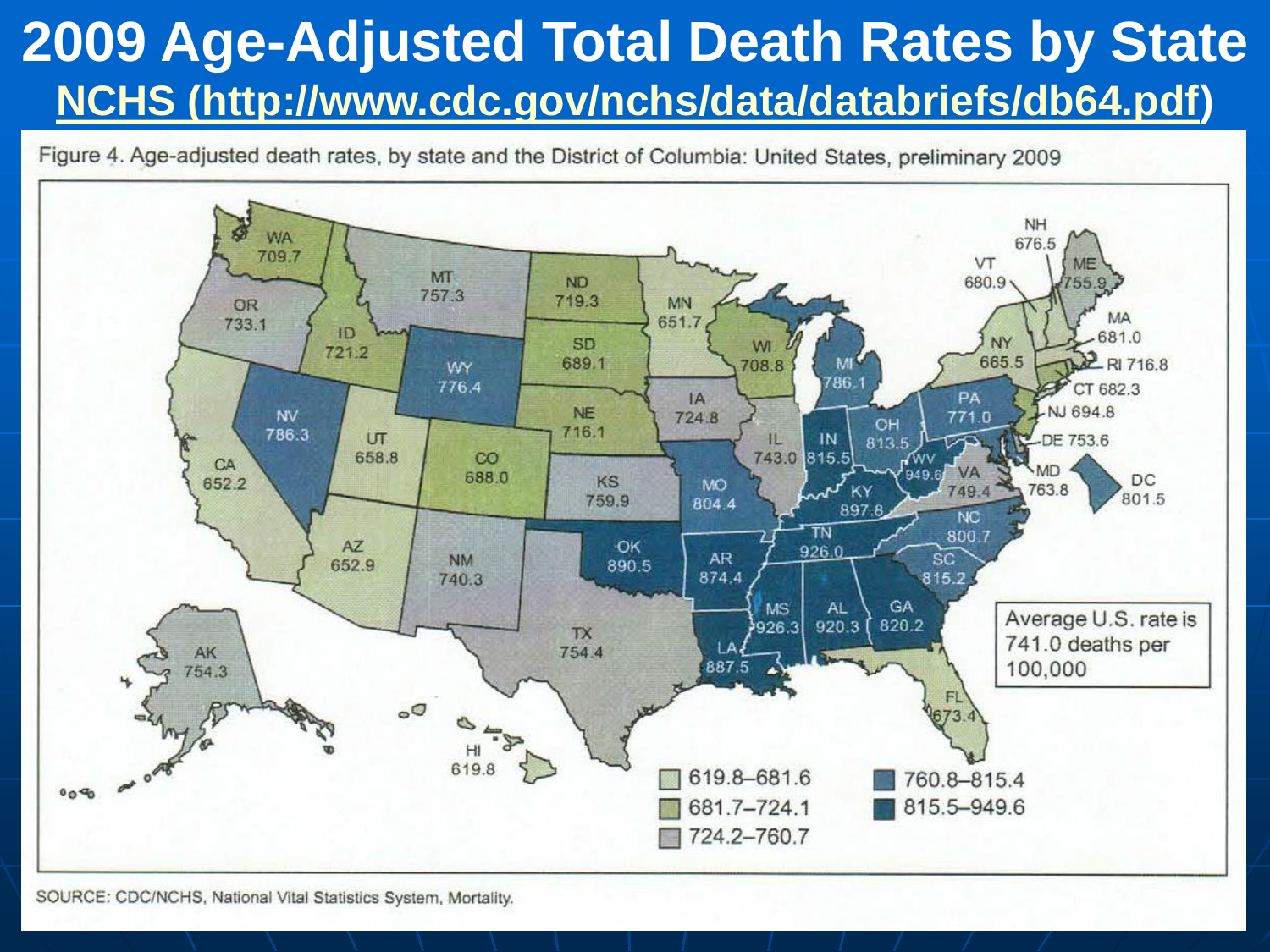**August 1, 2013 US House Science Committee Subpoena of "Secret Science" Data Used by EPA for Deaths Related to PM2.5 & Ozone**

**Seven Subpoened Papers Based on Original Two Papers** 1993 Dockery Pope NEJM Paper (H6CS Data—1%) 1995 Pope Thun AJRCCM Paper (ACS CPS II Data—99%)

**ACS Violated CPS II Subject Confidentiality by Allowing ACS has Refused to Comply with Subpoena: NO De-Identified Data That Can Be Independently Analyzed ACS has Refused to Cooperate in Any Way with Highly Qualified Ph.D.-level PM2.5 Critics, including Enstrom ACS is Heavily Involved with EPA Regulatory Policy on an Issue Unrelated to Cancer and Will NOT Back Off Home Addresses for Use in September 2013 AJRCCM Paper**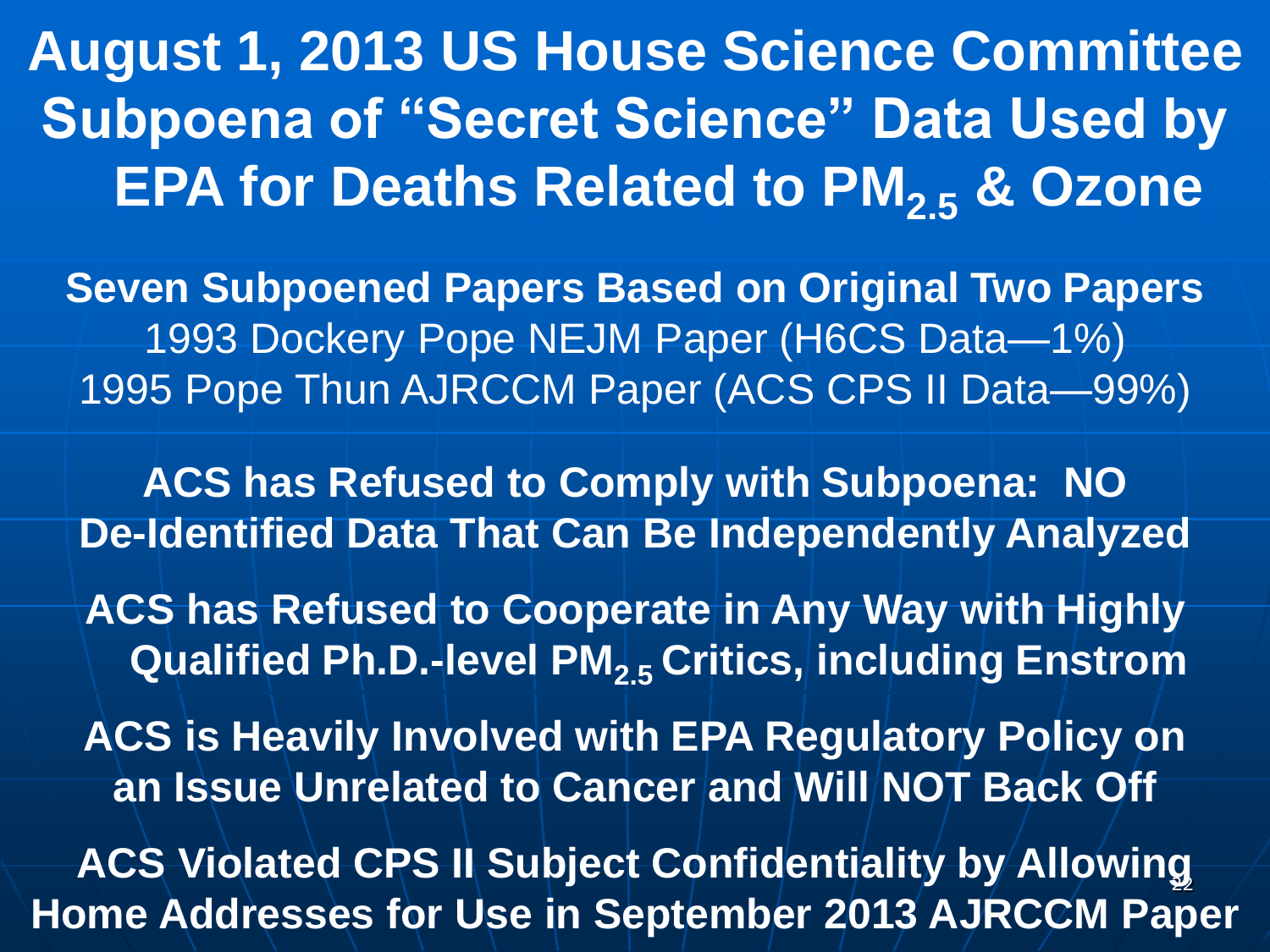**Conclusions About Air Pollution and Total Mortality in California Based on Prospective Epidemiologic Studies**

- **1) Overwhelming Evidence in CA that Premature Death is NOT Related to PM2.5, PM10, and Ozone**
- **2) ACS & Harvard Must Comply with August 2013 Subpoena of "Secret Science" Data Used by EPA**
- **3) EPA and CARB PM2.5 & Ozone Regulations in CA Should be Frozen Pending Outcome of Subpoena**
	- Death Rates & More PM<sub>2.5</sub> from China than Diesel **4) Air Pollution in CA and South Coast Air Basin Must Be Put Into SES Context Given Low Total**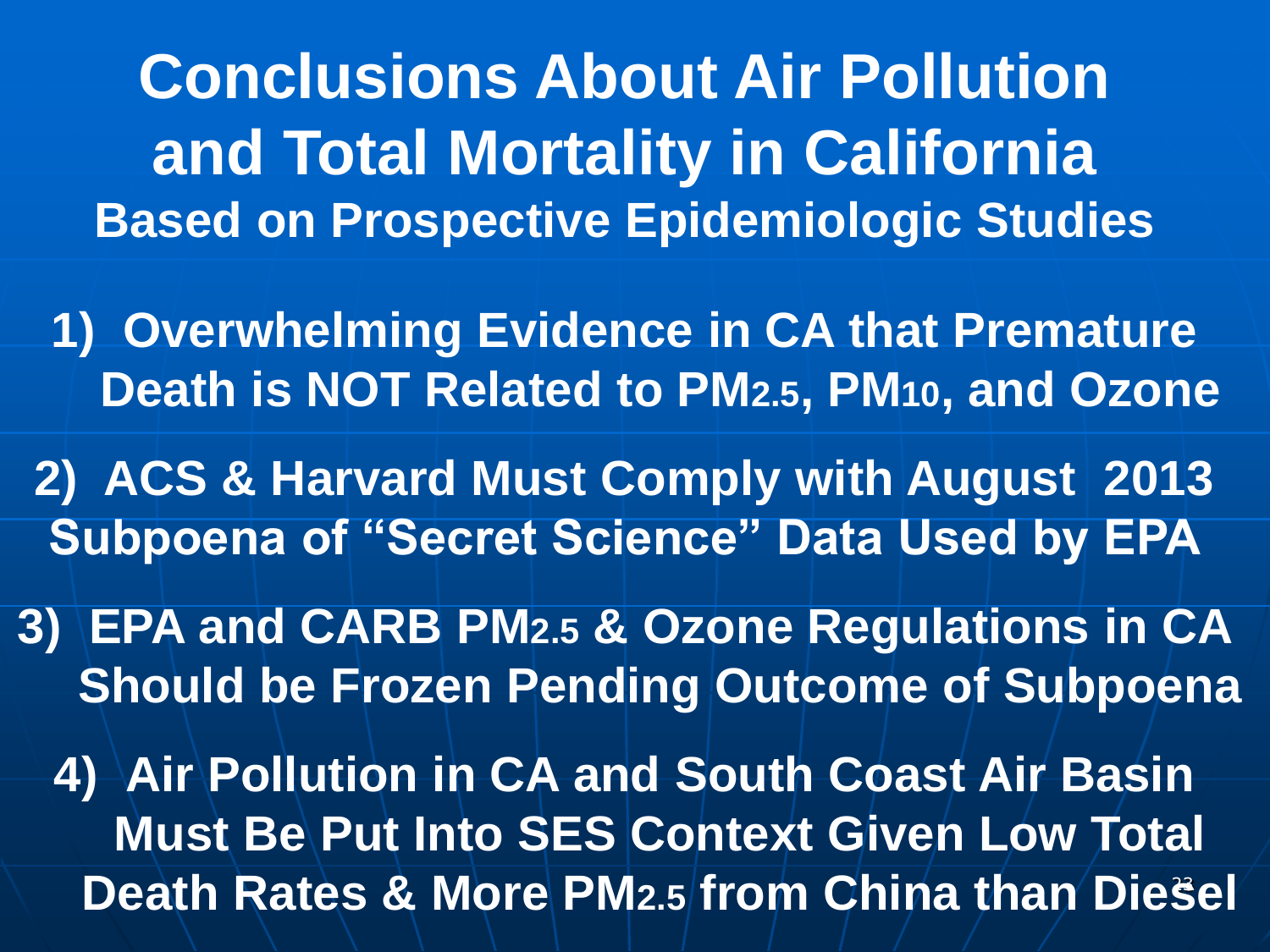**Lysenko Pseudoscience Lysenko, non scientist, gained favor of Stalin Made false crop claims & used phony plant genetics Ignored genuine Mendelian plant genetics Purged opposing scientists, like Vavilov Famines resulted and Soviet citizens starved Soviet agriculture was set back decades**

Draconian PM2.5 regulations adopted in healthy CA **Particulate Matter Pseudoscience A few activist scientists publish most major papers Descenting scientists ignored & never funded ACS "secret science" findings cannot be checked Activists like ALA, UCS, NRDC file many lawsuits EPA, CARB, SCAQMD exaggerate health effects CA truckers, contractors & general public hurt**